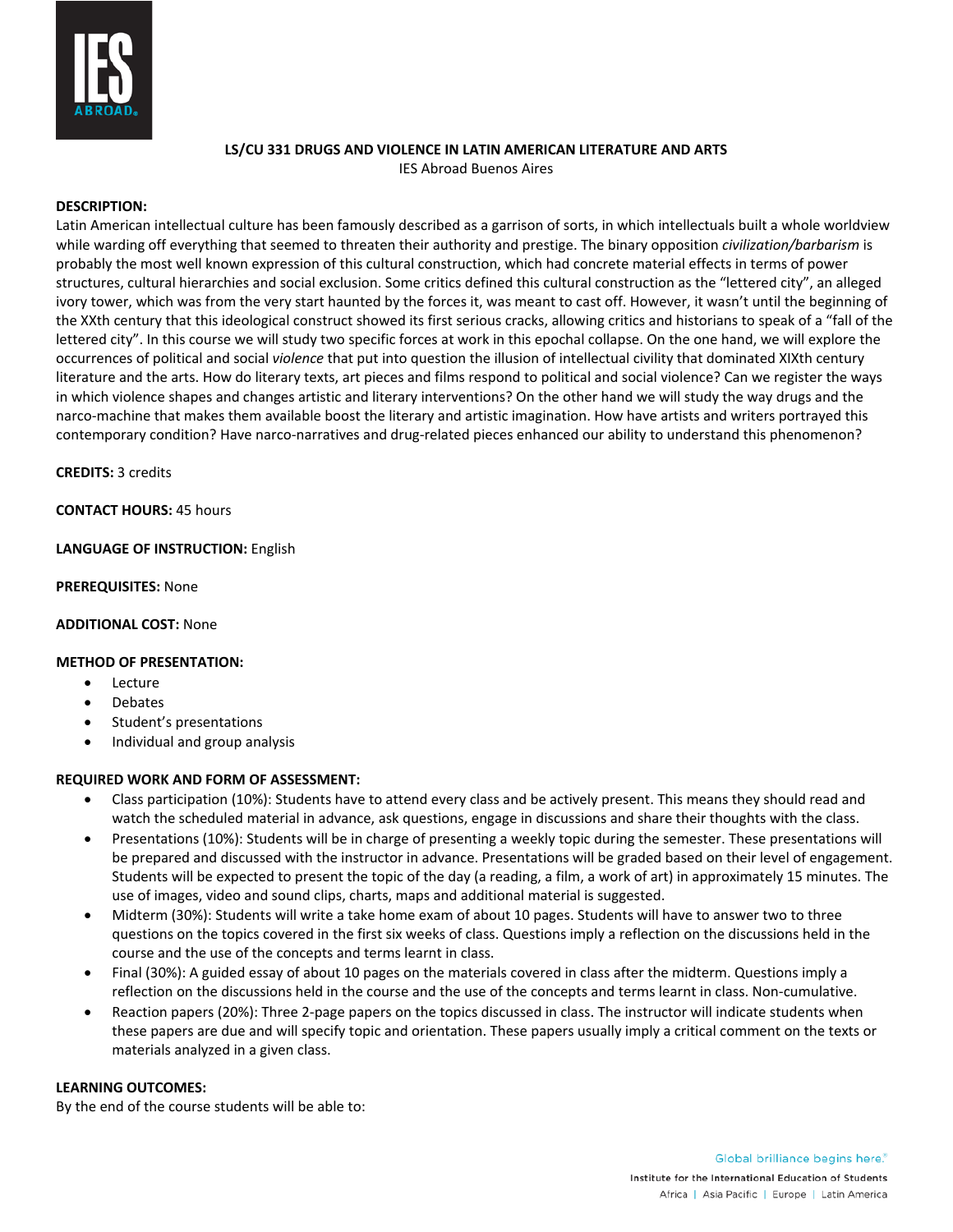

- Demonstrate in oral and written work recognition of the ways in which literature and the arts intervene on an urgent social and political problem
- Evaluate critically the literary and artistic representations of drugs, drug consumption and violence
- Compare and contrast these literary and artistic representation with the way this topic is portrayed in the media
- Become aware of the stereotypes and preconceptions some of the representations in the media may be disseminating
- Analyze concrete texts and artistic pieces and be able to discriminate their specific artistic procedures (narrative techniques, rhetoric devices, positioning of the audience, etc.)

| <b>Session</b>   | Content                                                                                                                                                               | <b>Required Readings</b>                                                                                                                                                                                                                                                                                                                                                                                                                                                                                                                                                                                                                                                                                                            |
|------------------|-----------------------------------------------------------------------------------------------------------------------------------------------------------------------|-------------------------------------------------------------------------------------------------------------------------------------------------------------------------------------------------------------------------------------------------------------------------------------------------------------------------------------------------------------------------------------------------------------------------------------------------------------------------------------------------------------------------------------------------------------------------------------------------------------------------------------------------------------------------------------------------------------------------------------|
| <b>Session 1</b> | Introduction to the course. Literature and Evil. How<br>do we represent evil? Is violence always a form of<br>evil? What are the dangers of representing<br>violence? | Bataille, Georges. Literature and Evil (173-208)<br>$\bullet$<br>Eagleton, Terry. On Evil (Introduction, 1-18)<br>$\bullet$<br>Zizek, Slavoj. Violence. Profile Books, 2009<br>$\bullet$                                                                                                                                                                                                                                                                                                                                                                                                                                                                                                                                            |
| <b>Session 2</b> | How do we represent systemic violence?                                                                                                                                | Bus 174. Dir: José Padilha<br>$\bullet$                                                                                                                                                                                                                                                                                                                                                                                                                                                                                                                                                                                                                                                                                             |
| <b>Session 3</b> | Ghosts of the Lettered City II. Present day Latin<br>America.                                                                                                         | Franco, Jean. Decline and Fall of the Lettered<br>$\bullet$<br>City (Introduction, "Killing them softly" and<br>"cultural revolutions", pp. 1-20, 21-57, 179-<br>234).<br>Bolaño, Roberto. Distant Star (1996, novel)<br>(chapters 1, 2, 3, pp. 0-46).                                                                                                                                                                                                                                                                                                                                                                                                                                                                              |
| <b>Session 4</b> | Ghosts of the Lettered City II. Present day Latin<br>America.<br>Relatos Salvajes. Dir: Damián Szifron                                                                |                                                                                                                                                                                                                                                                                                                                                                                                                                                                                                                                                                                                                                                                                                                                     |
| <b>Session 5</b> | Social exclusion and its discontents<br>Elefante Blanco. Dir: Pablo Trapero.                                                                                          |                                                                                                                                                                                                                                                                                                                                                                                                                                                                                                                                                                                                                                                                                                                                     |
| Session 6        | Social exclusion and its discontents                                                                                                                                  | Davis, Mike. Planet of Slums (chapters 1, 2, 6,<br>$\bullet$<br>epilogue)<br>Fieldwork: Students will have to conduct<br>interviews on the general conditions of slums<br>(villas) in Buenos Aires. At least 5 interviews<br>should be conducted with NGOs working in the<br>slums, host family, local scholars, etc. Students<br>are not expected to visit the slums. This<br>research experience is meant to make students<br>familiar with current social exclusion in Buenos<br>Aires, but also with dominant ideological<br>responses to this dramatic situation. In<br>preparation for the fieldwork, students will be<br>provided with guidelines on methodological and<br>ethical issues relevant to this kind of research. |

#### **CONTENT:**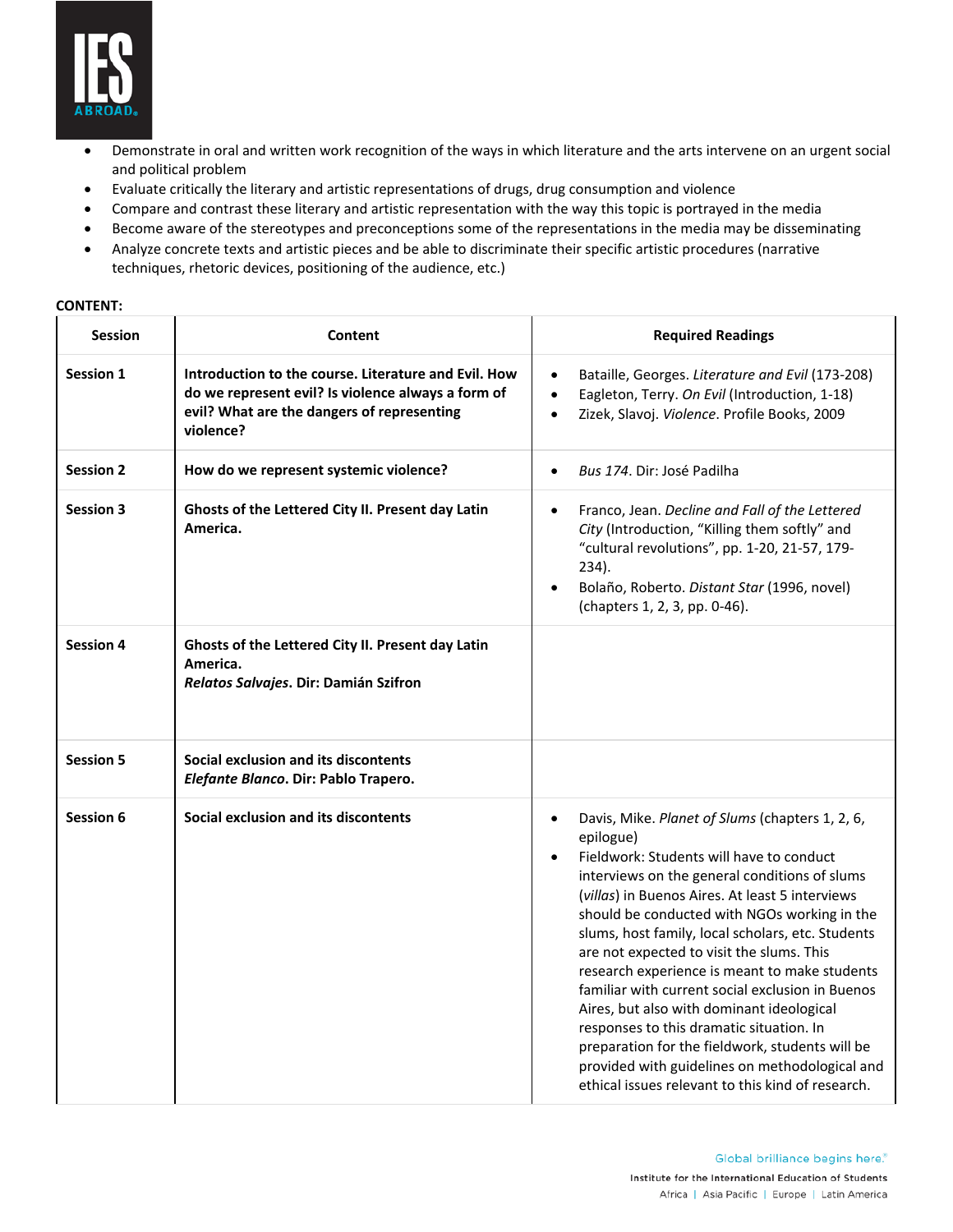

| <b>Session</b>    | Content                                                                                                                                                                                                                                                                                                                                          | <b>Required Readings</b>                                                                                                                                                                                                                                                                              |
|-------------------|--------------------------------------------------------------------------------------------------------------------------------------------------------------------------------------------------------------------------------------------------------------------------------------------------------------------------------------------------|-------------------------------------------------------------------------------------------------------------------------------------------------------------------------------------------------------------------------------------------------------------------------------------------------------|
| <b>Session 7</b>  | Social exclusion and its discontents<br><b>Discussion about the Fieldwork</b>                                                                                                                                                                                                                                                                    | Taylor, Guy. "Paco: Drug War Blowback in<br>$\bullet$<br>Argentina" (whole article).                                                                                                                                                                                                                  |
| <b>Session 8</b>  | Paco: an "Extermination Drug"                                                                                                                                                                                                                                                                                                                    | Meloni, Myryam. Fragile (photos)<br>$\bullet$<br>Rafecas, Diego. Paco (2009, film)<br>$\bullet$                                                                                                                                                                                                       |
| Session 9         | <b>Cocaine in the Americas</b>                                                                                                                                                                                                                                                                                                                   | Gootenberg, Paul. "Between Coca and Cocaine:<br>$\bullet$<br>A Century or More of US-Peruvian Paradoxes"<br>(whole article)<br>Corben, Billy. Cocaine Cowboys (2006, film).<br>$\bullet$                                                                                                              |
| Session 10        | Before the "War on Drugs": Drugs and<br>Counterculture                                                                                                                                                                                                                                                                                           | Castaneda, Jorge. Don Juan's Teachings<br>٠<br>Lee, Martin. Smoke Signals<br>٠                                                                                                                                                                                                                        |
| <b>Session 11</b> | <b>Course-Related Trip to Exposition: MAMBA</b>                                                                                                                                                                                                                                                                                                  |                                                                                                                                                                                                                                                                                                       |
| <b>Session 12</b> | <b>Midterm</b>                                                                                                                                                                                                                                                                                                                                   |                                                                                                                                                                                                                                                                                                       |
| <b>Session 13</b> | The Origin of the War on Drugs                                                                                                                                                                                                                                                                                                                   | Baum, Dan. Smoke and Mirrors (selection)<br>٠                                                                                                                                                                                                                                                         |
| <b>Session 14</b> | Visit of a journalist<br>A journalist devoted to the analysis of the social<br>crisis around the use of paco will visit the class and<br>tell the students about his experiences with drug<br>addicts, his visits to the villas (slums) of Buenos<br>Aires, and his involvement with organizations trying<br>to fight back this recent epidemic. |                                                                                                                                                                                                                                                                                                       |
| <b>Session 15</b> | The Narco-Machine and the "War on Drugs"                                                                                                                                                                                                                                                                                                         | Reguillo, Rossana. "The Narco-Machine and the<br>$\bullet$<br>Work of Violence: Notes Toward its<br>Decodification".<br>Tercero, Magalí. "Daily Life".<br>de Dios Vázquez, Juan. "The Writing Lesson"                                                                                                 |
| Session 16        | The Arts confront the Narco-machine                                                                                                                                                                                                                                                                                                              | Gallo, Ruben. New Tendencies in Mexican Art.<br>$\bullet$<br>Introduction (pp. 1-17); Urbanism (pp. 116-126)<br>Luna, Violeta. Requiem for a Lost Land<br>$\bullet$<br>Margolles, Teresa. "Agua de Cadáver" y<br>$\bullet$<br>"Vaporización" (pictures of her work with<br>corpses and human remains) |
| <b>Session 17</b> | Narco-violence in Latin American film and literature                                                                                                                                                                                                                                                                                             | Meirelles, Fernando. Cidade de Deus (2002, film)<br>$\bullet$<br>Vallejo, Fernando. Our Lady of the Assasins<br>٠<br>(1994, novel, selection).                                                                                                                                                        |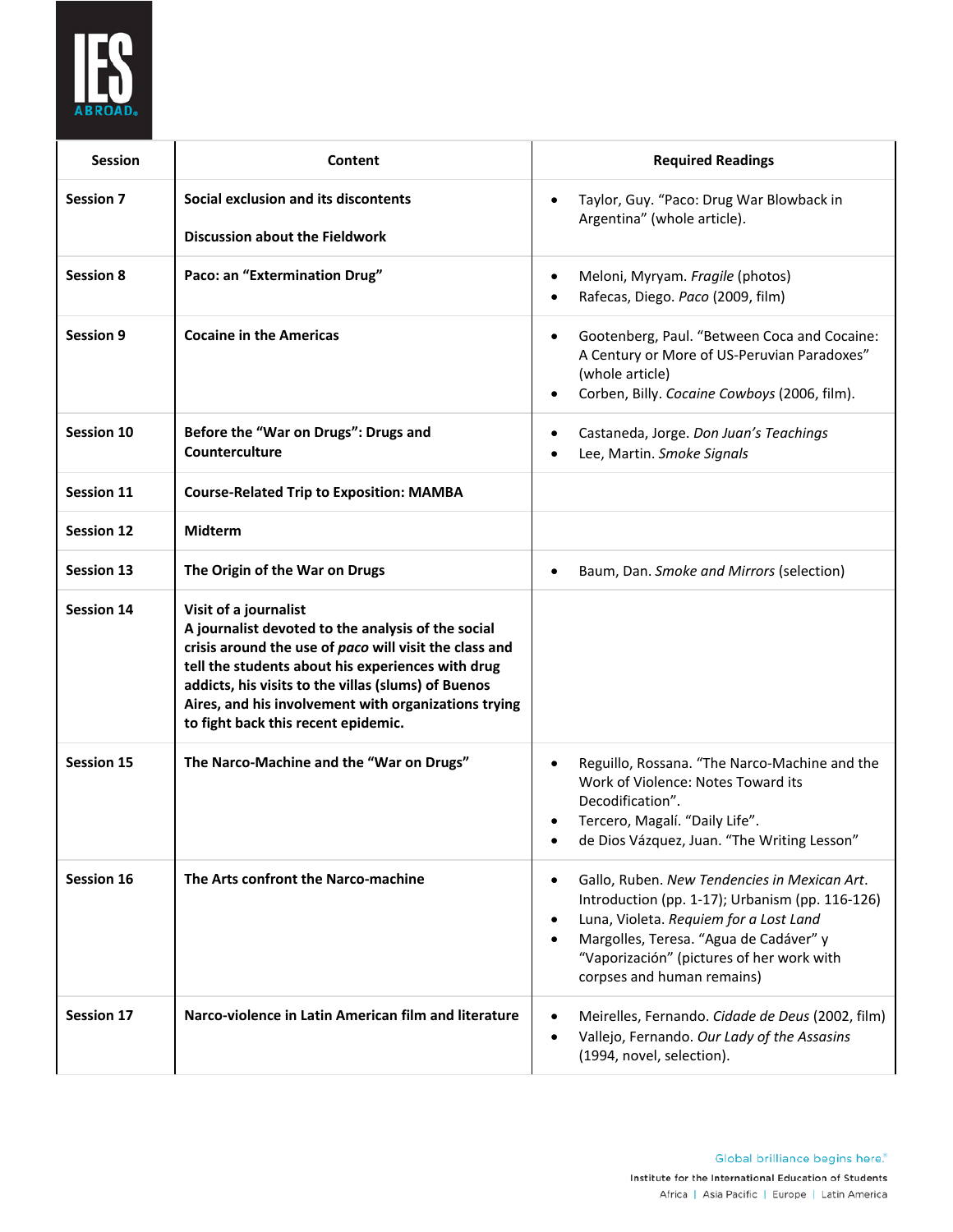

| <b>Session</b>    | Content                                                                                       | <b>Required Readings</b>                                                                                                                                                                                                                                                                                                                                                                                                                                                                                                                                                                                                                                                                                                                                                                                                                                                                                                                                                               |
|-------------------|-----------------------------------------------------------------------------------------------|----------------------------------------------------------------------------------------------------------------------------------------------------------------------------------------------------------------------------------------------------------------------------------------------------------------------------------------------------------------------------------------------------------------------------------------------------------------------------------------------------------------------------------------------------------------------------------------------------------------------------------------------------------------------------------------------------------------------------------------------------------------------------------------------------------------------------------------------------------------------------------------------------------------------------------------------------------------------------------------|
| <b>Session 18</b> | <b>Legal Drugs in the Americas</b>                                                            | Ortíz, Fernando. Cuban Counterpoint: Tobacco<br>$\bullet$<br>and Sugar (pp. 3-96; 283-309)<br>Weinberg, Bennett Allan y Bonnie K. Bealer, The<br>$\bullet$<br>World of Caffeine. The Science and Culture of<br>the World's Most Popular Drug. New York:<br>Routledge, 2001.<br>Fieldwork: Legal Drugs in Buenos Aires. Students<br>$\bullet$<br>will conduct a series of interviews and will visit<br>specific sites (coffee houses, pubs, restaurants)<br>to get a sense of the local tolerance to certain<br>drugs and substances. This fieldwork should<br>help students reconstruct the ideological<br>constructions that oppose coffee or alcohol to<br>what locals call "drugs". The experience is also<br>meant to foster a comparative reflection on the<br>status of legal drugs in Latin America and the<br>US. In preparation for the fieldwork, students<br>will be provided with guidelines on<br>methodological and ethical issues relevant to<br>this kind of research. |
| <b>Session 19</b> | What happens to art and literature when they<br>welcome drugs and violence? Thinking on Drugs | Benjamin, Walter. "Hashish in Marseille"<br>$\bullet$<br>Derrida, Jacques. "The Rhetoric of Drugs"<br>$\bullet$                                                                                                                                                                                                                                                                                                                                                                                                                                                                                                                                                                                                                                                                                                                                                                                                                                                                        |
| <b>Session 20</b> | <b>Final Exam</b>                                                                             |                                                                                                                                                                                                                                                                                                                                                                                                                                                                                                                                                                                                                                                                                                                                                                                                                                                                                                                                                                                        |

## **REQUIRED READINGS:**

- Arana, Ana. "How Street Gangs Took Central America". In Foreign Affairs, May/ June 2005, pp. 98-99.
- Bataille, Georges Literature and Evil. London: Marion Boyars, 2006.
- Baum, Dan. Smoke and Mirrors. The War on Drugs and the Politics of Failure. New York: Little, Brown and Company, 1997.
- Benjamin, Walter. "Hashish in Marseille", in Benjamin, Walter. Reflections. New York: Schocken Books, 1978.
- Bolaño, Roberto. Distant Star. New York: New Directions, 2004.
- Davis, Mike. Planet of Slums. London: Verso, 2006.
- de Dios Vázquez, Juan. "The Writing Lesson". In E-misférica 8.2 #Narcomachine
- Derrida, Jacques. "The Rhetoric of Drugs". In differences. 5. 1 (1993)
- Eagleton, Terry. On Evil. New Haven: Yale University Press, 2010.
- Echeverría, Esteban. "The Slaughterhouse", in Nouzeilles, Gabriela and Graciela Montaldo, The Argentina Reader: history, culture, politics. Durham: Duke University Press, 2002.
- Fernández Retamar, Roberto. "Caliban". In Caliban and other essays. Minneapolis: University of Minnesota Press, 1989.
- Franco, Jean. Decline and Fall of the Lettered City. Cambridge: Harvard University Press, 2002.
- Gallo, Ruben. New Tendencies in Mexican Art. New York: Palgrave Macmillan, 2004.
- Gootenberg, Paul. "Between Coca and Cocaine: A Century or More of US-Peruvian Paradoxes". In Hispanic American Historical Review, 83:1, February 2003, pp. 119-150.
- Lee, Martin. Smoke Signals. New York: Scribner, 2012.
- Luna, Violeta. Requiem for a Lost Land. In E-misférica 8.2 #Narcomachine.
- McKenna, Terence. True Hallucinations. New York: Haper Collins, 1994.
- Ortíz, Fernando. Cuban Counterpoint: Tobacco and Sugar. Durham: Duke University Press, 1995.
- Rama, Ángel. The Lettered City. Durham: Duke University Press, 1996.